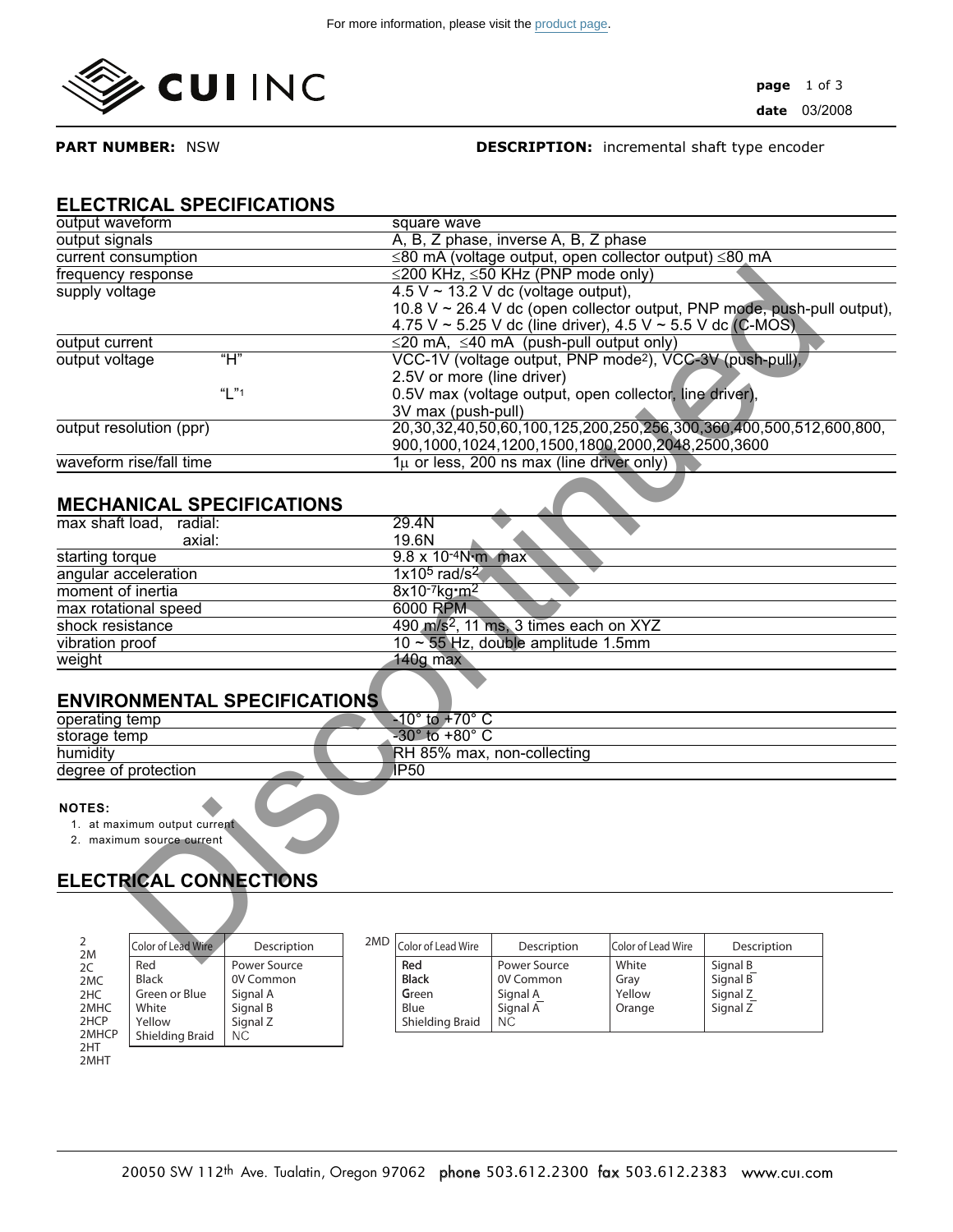

**ORDERING INSTRUCTIONS**

**PART NUMBER:** NSW

**DESCRIPTION:** incremental shaft type encoder

#### **OUTPUT WAVEFORM**  1 1Resolution  $CW \rightarrow$  Rotating Toward Clockwise Viewed from an Arrow Rising point of A-Signal is always at one point while Z-Signal is at H-Level in CW. Sig A Sig  $\overline{A}$ Sig B Sig B Sig Z Sig Z a, b, c, d =  $\frac{P}{4} \pm \frac{P}{8}$  $P =$ 8 Wave Ratio (Duty);  $50 \pm 25$  (%) Signal A Signal B Signal Z P h a b c d hmin hmax P  $\frac{P}{2} \leq h \leq \frac{3P}{2}$ **CIRCUIT CONNECTIONS** Vcc Signal 0V 2kΩ 2 2M Vcc Signa Signal 0V 2C 2MC 2HC 2MHC Vcc Reverse Signal 0V 2MD Vcc Signal  $0V$ 2HCP 2MHCP Vcc Signa  $\Omega$ 2HT 2MHT  $\frac{1}{50}$ **NSW – – – – – 0 0** No Indication : Voltage Output C : Open Collector Output HC : Open Collector Output / High Voltage HCP : PNP Mode Open Collector Output / High Voltage - HT : Push-Pull Output / High Voltage D : Line Driver Output Low Power Consumption C-MOS Output Available No Indication: Standard(PCD28) A : PCD A 2 : AB90˚ Phase Difference 2M : AB90˚ Phase Difference + Zero Signal Output Mode J Option 050 : 500mm (Standard) 100 : 1000mm 300 : 3000mm Signals -Resolution **Cable Length** Cable Length 002 003 0032 004 005 006 01 0125 02 0250 0256 03 036 04 05 0512 06 08 09 10 1024 12 15 18 20 2048 25 36 20P/R 30P/R 32P/R 40P/R 50P/R 60P/R 100P/R 125P/R 200P/R 250P/R 256P/R 300P/R 360P/R 400P/R 500P/R 512P/R 600P/R 800P/R 900P/R 1000P/R 1024P/R 1200P/R 1500P/R 1800P/R 2000P/R 2048P/R 2500P/R 3600P/R NSW =  $\frac{1}{\frac{\text{1000}}{\text{1000}} = \frac{1}{\frac{\text{1000}}{\text{1000}}}} = 0$ <br>  $\frac{1}{\frac{\text{1000}}{\text{1000}} = \frac{1}{\frac{\text{1000}}{\text{1000}}}} = \frac{0}{\frac{\text{1000}}{\text{1000}}}} = \frac{0}{\frac{\text{1000}}{\text{1000}}}} = \frac{0}{\frac{\text{1000}}{\text{1000}}}} = \frac{0}{\frac{\text{1000}}{\text{1000}}}} = \frac{0}{\frac{\text{$